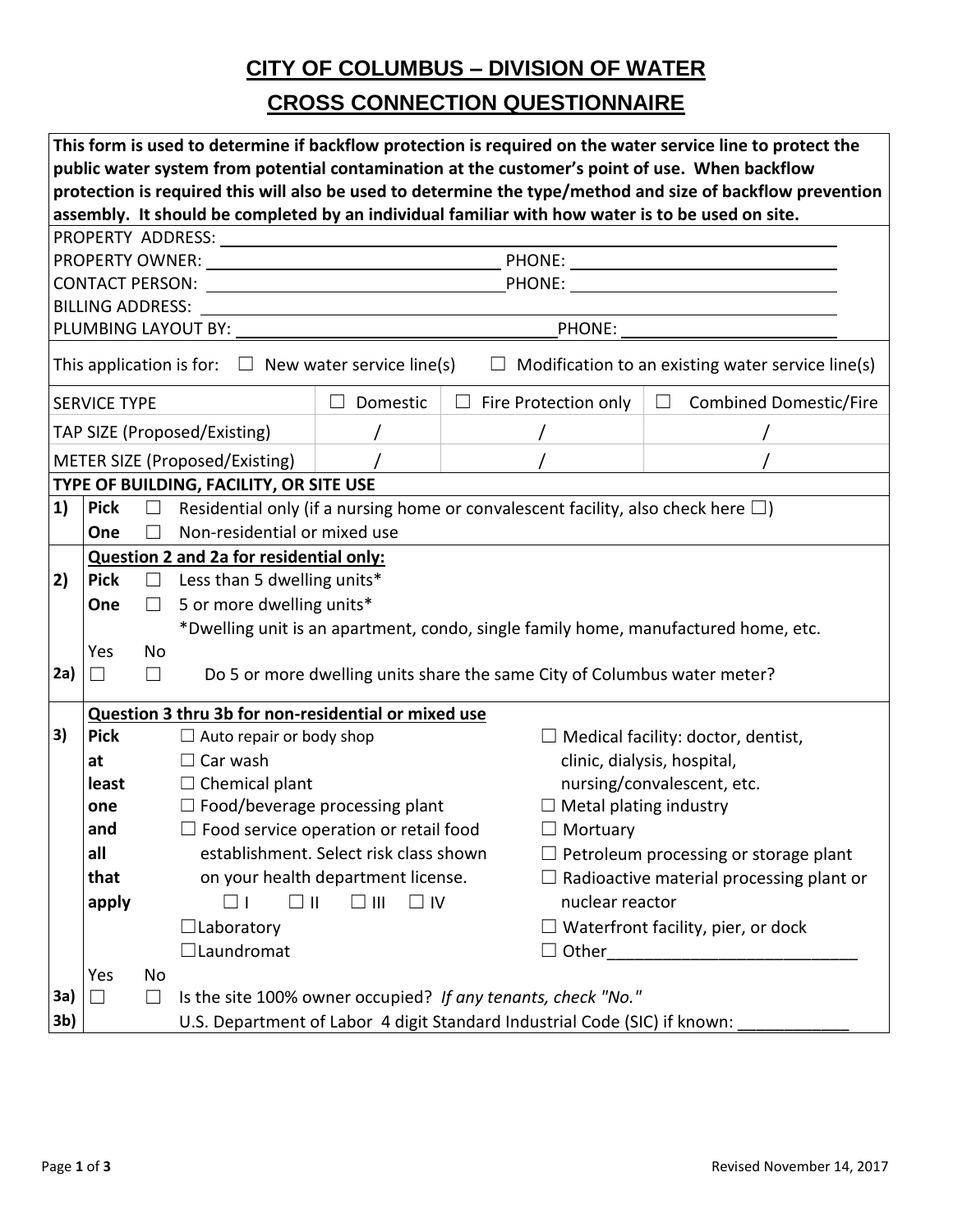# **CITY OF COLUMBUS – DIVISION OF WATER**

#### **CROSS CONNECTION QUESTIONNAIRE**

#### PROPERTY ADDRESS:

|      |                   |                   | PLEASE TELL US ABOUT WATER USAGE AT YOUR LOCATION                                           |  |  |  |  |  |  |
|------|-------------------|-------------------|---------------------------------------------------------------------------------------------|--|--|--|--|--|--|
|      | Yes               | <b>No</b>         |                                                                                             |  |  |  |  |  |  |
| 4)   | M                 | $\Box$            | Lawn irrigation - Do you have a buried irrigation system?<br>If so:                         |  |  |  |  |  |  |
| 4a)  | $\Box$            | П                 | Can chemicals or fertilizer be added to it?                                                 |  |  |  |  |  |  |
| 5)   | $\Box$            | $\Box$            | Does your building have a water powered sump pump - primary or backup?                      |  |  |  |  |  |  |
| 6)   | $\Box$            |                   | Is your building(s) heated by a boiler, steam, or other radiant heating system that uses    |  |  |  |  |  |  |
|      |                   |                   | City water and is connected to your water supply piping?                                    |  |  |  |  |  |  |
| 6a)  | $\vert \ \ \vert$ | $\vert \ \ \vert$ | If so, can conditioning chemicals be added?                                                 |  |  |  |  |  |  |
| 7)   | $\Box$            | $\Box$            | Does your building use geothermal heating or cooling?                                       |  |  |  |  |  |  |
| 8)   | $\Box$            | $\Box$            | Does your property have a pool or hot tub? If so:                                           |  |  |  |  |  |  |
| 8a)  |                   |                   | How is it filled? $\Box$ Hose $\Box$ Permanent plumbing connection                          |  |  |  |  |  |  |
| 8b)  | $\Box$            | $\blacksquare$    | If a permanent plumbing connection is used, is the outlet of the fill pipe or faucet        |  |  |  |  |  |  |
|      |                   |                   | above the top edge of the pool or hot tub with a vertical gap in between?                   |  |  |  |  |  |  |
| 9)   | $\Box$            | П                 | Does your property have another water supply system (e.g. a well for lawn irrigation, rain- |  |  |  |  |  |  |
|      |                   |                   | water storage, or a pond that supplements your fire suppression system) or any recycled     |  |  |  |  |  |  |
|      |                   |                   | water systems? Please describe: ___                                                         |  |  |  |  |  |  |
|      |                   |                   |                                                                                             |  |  |  |  |  |  |
| 10)  | $\Box$            | $\Box$            | Does your property have a fire suppression system and/or a private fire hydrant(s)          |  |  |  |  |  |  |
|      |                   |                   | that uses City water?<br>If so:                                                             |  |  |  |  |  |  |
| 10a) | $\Box$            |                   | Does the system use water only? (If foam or other chemicals (e.g. anti-freeze) are used in  |  |  |  |  |  |  |
|      |                   |                   | the system answer No)                                                                       |  |  |  |  |  |  |
| 10b) | $\Box$            | $\Box$            | Is there a fire department hose connection outside the building?                            |  |  |  |  |  |  |
| 10c) | $\Box$            |                   | Are there private fire hydrants on site? (typically painted red)                            |  |  |  |  |  |  |
| 10d) |                   |                   | What is the Use Group on the building Certificate of Occupancy?                             |  |  |  |  |  |  |
|      | <b>Check</b>      |                   | $\Box$ Assembly A1-A5<br>$\Box$ Business B<br>$\Box$ Educational E                          |  |  |  |  |  |  |
|      | all               |                   | $\Box$ Factory and Industrial F1-F2 $\Box$ Institutional I1-I4<br>$\Box$ High Hazard H1-H5  |  |  |  |  |  |  |
|      | that              |                   | $\Box$ Mercantile M<br>$\Box$ Residential R1-R5<br>$\Box$ Storage S1-S2                     |  |  |  |  |  |  |
|      | apply             |                   | $\Box$ Utility and Miscellaneous U                                                          |  |  |  |  |  |  |
|      | Yes               | No                |                                                                                             |  |  |  |  |  |  |
| 11)  |                   |                   | Do you have building or equipment chillers connected to the water supply?                   |  |  |  |  |  |  |
| 12)  |                   |                   | Are there any other systems connected to the water supply that contain chemicals or         |  |  |  |  |  |  |
|      |                   |                   | substances that you wouldn't want to drink? These could be permanent or intermittent        |  |  |  |  |  |  |
|      |                   |                   | (e.g. hose connected to utility sink faucet). Please describe:                              |  |  |  |  |  |  |
|      |                   |                   |                                                                                             |  |  |  |  |  |  |
|      |                   |                   |                                                                                             |  |  |  |  |  |  |
| 13)  | $\sim$            |                   | Do you store or use any toxic or dangerous chemicals or substances on site that are in      |  |  |  |  |  |  |
|      |                   |                   | containers or tanks holding more than one gallon of the substance? Warning labels may       |  |  |  |  |  |  |
|      |                   |                   | contain skull and crossbones and/or the words TOXIC or DANGER. Please describe:             |  |  |  |  |  |  |
|      |                   |                   |                                                                                             |  |  |  |  |  |  |
|      |                   |                   |                                                                                             |  |  |  |  |  |  |